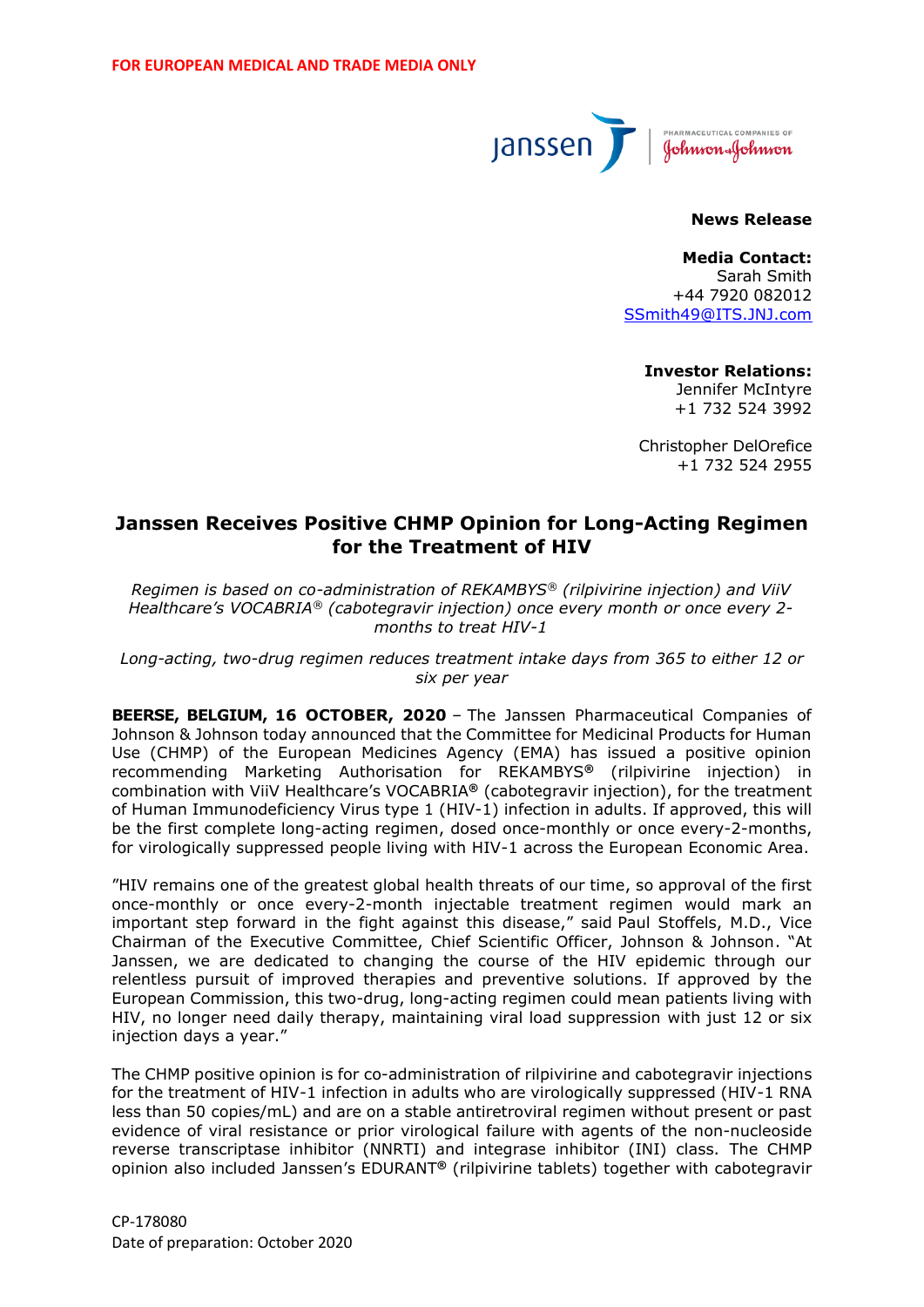oral tablets for use as lead-in therapy for one month prior to the commencement of the long-acting injection regimen.

<span id="page-1-1"></span><span id="page-1-0"></span>The EU-Marketing Authorisation Application (MAA) for rilpivirine long-acting injections is based on the pivotal Phase 3 ATLAS (Antiretroviral Therapy as Long-Acting Suppression), FLAIR (First Long-Acting Injectable Regimen) and ATLAS-2M studies. The ATLAS and FLAIR studies included more than  $1,100$  participants from 16 countries.<sup>1,2</sup> The studies demonstrated that rilpivirine and cabotegravir, when injected intramuscularly once monthly, was as effective as continuing daily, oral, antiretroviral regimens in maintaining viral suppression throughout the 48-week study period.<sup>[1](#page-1-0)[,2](#page-1-1)</sup>

<span id="page-1-2"></span>In both studies, the most common adverse reactions (Grades 1 to 4) observed in ≥2% of participants receiving rilpivirine and cabotegravir were injection site reactions, pyrexia, fatigue, headache, musculoskeletal pain, nausea, sleep disorders, dizziness, rash, and diarrhoea.<sup>3</sup> Over the 48-week study period, a total of 4% of participants discontinued rilpivirine and cabotegravir due to adverse events. $3$ 

The EU-MAA included 48-week data from the pivotal ATLAS-2M study to support the use of rilpivirine injections once every-2-months. Results from the study showed the antiviral activity and safety of long-acting rilpivirine and cabotegravir injections administered once every-2-months was non-inferior to a once-monthly administration in virologically suppressed adults living with HIV-1 infection over a  $48$ -week period.<sup>4</sup> In the ATLAS-2M study rates of serious adverse events (SAEs) (27/522 [5.2%]) and withdrawals due to adverse events (AEs) (12/522 [2.3%]) at 48 weeks were low and were similar to those experienced in the one month arm (SAEs: 19/523 [3.6%], withdrawals due to AEs 13/523 [2.5%]). The most common AEs were similar between once every-2-months and once a month injections.<sup>5</sup>

At Janssen we are dedicated to driving innovation across the whole continuum of HIV care, through education, prevention, detection and treatment. We believe we have a responsibility to advance our knowledge and capabilities to address all aspects of the HIV epidemic and are deeply committed to the millions of people living with or at-risk of HIV. We are optimistic about the future - we have changed the face of HIV, and we can change it again. The long-acting regimen has been co-developed as part of a collaboration with ViiV Healthcare.

The CHMP positive opinion is one of the final steps before marketing authorisation is granted by the European Commission, which has the authority to approve medicines for use throughout the European Economic Area.

In July, Janssen resubmitted the New Drug Application (NDA) for once-monthly dosing of rilpivirine and cabotegravir to the US Food and Drug Administration (FDA). Further regulatory applications have been submitted and are being reviewed by other regulatory bodies worldwide.

#### $#$ #END##

#### **About ATLAS (NCT02951052)**

<span id="page-1-3"></span>ATLAS is a Phase 3, open-label, active-controlled, multi-centre, parallel-group, noninferiority study designed to assess the antiviral activity and safety of a two-drug regimen of LA, injectable rilpivirine and cabotegravir dosed every four weeks compared to continuation of current oral anti-retroviral therapy (ART) of two nucleoside reverse transcriptase inhibitors (NRTIs) plus an integrase strand transfer inhibitor (INI), nonnucleoside reverse transcriptase inhibitor (NNRTI), or protease inhibitor (PI) among virally suppressed individuals.<sup>6</sup> The primary endpoint for ATLAS is the proportion of participants with plasma HIV-1 RNA ≥50 c/mL per the FDA Snapshot algorithm at Week 48 (missing,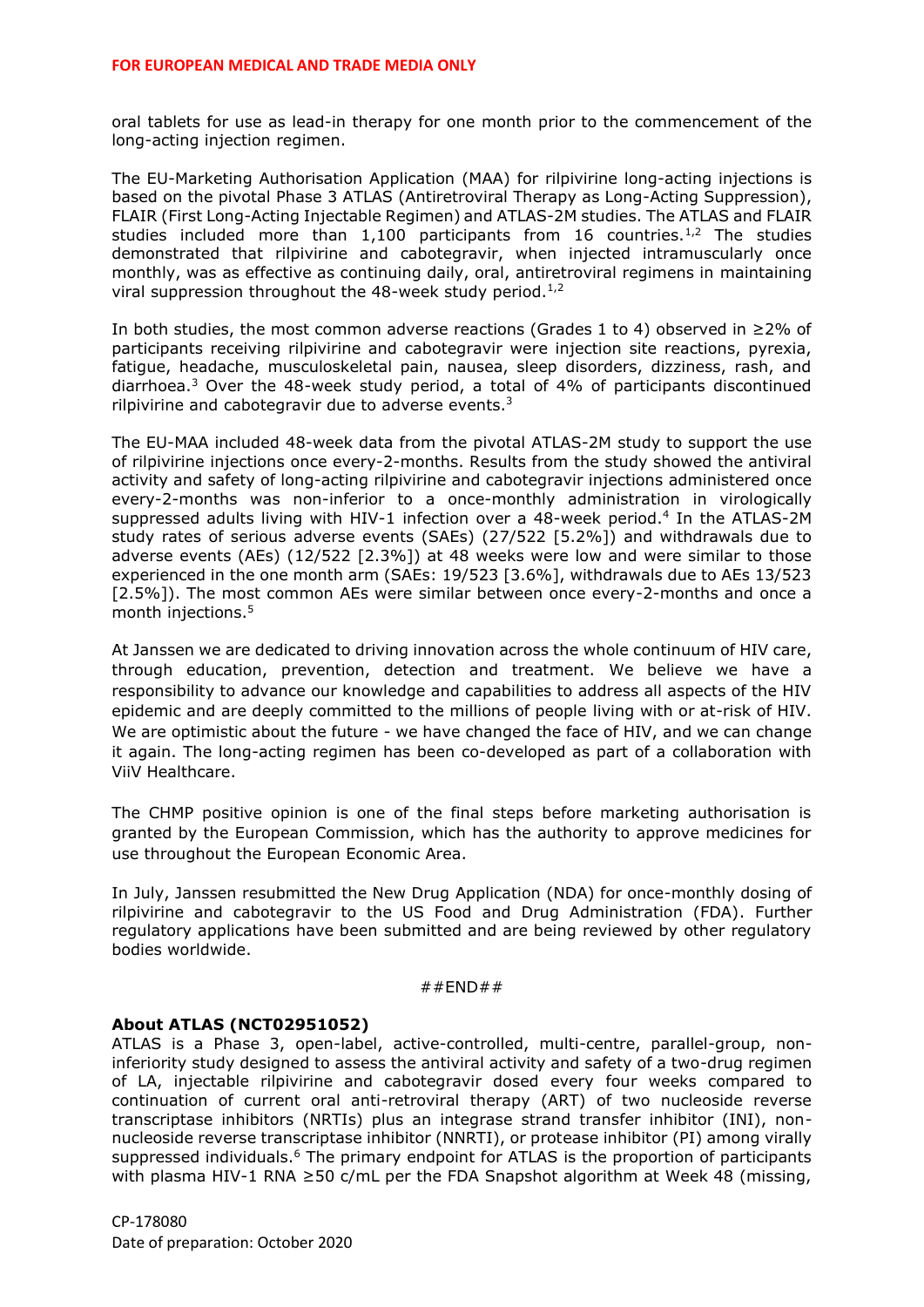#### **FOR EUROPEAN MEDICAL AND TRADE MEDIA ONLY**

switch, or discontinuation = failure, intent-to-treat exposed  $[ITT-E]$  population). Participants were required to be virally suppressed for six months or longer, on a first or second regimen, with no prior failure.<sup>[6](#page-1-3)</sup>

#### **About ATLAS-2M (NCT03299049)**

The ATLAS-2M study is a Phase 3, randomised, open-label, active-controlled, multicentre, parallel-group, non-inferiority study designed to assess the non-inferior antiviral activity and safety of long-acting cabotegravir and rilpivirine administered every eight weeks compared to long-acting cabotegravir and rilpivirine administered every four weeks over a 48-week treatment period in 1,045 adults living with HIV-1.<sup>[7](#page-2-0)</sup> Participants were required to be virologically suppressed for six months or greater, on first or second regimen, with no prior failure. The primary outcome measure for the study is the proportion of participants with HIV-1 RNA ≥50c/mL at Week 48 using the FDA Snapshot algorithm (Intent-to-Treat Exposed [ITT-E] population). $1,7$  $1,7$ 

<span id="page-2-0"></span>ATLAS-2M is being conducted at research centres in Australia, Argentina, Canada, France, Germany, Italy, Mexico, Russia, South Africa, South Korea, Spain, Sweden and the United States.

For further information, please see<https://clinicaltrials.gov/ct2/show/NCT03299049>

#### **About FLAIR (NCT02938520)**

<span id="page-2-1"></span>FLAIR is a Phase 3, randomised, open-label, multi-centre, parallel-group, non-inferiority study designed to assess the antiviral activity and safety of a two-drug regimen of intramuscular, long-acting injectable rilpivirine and cabotegravir in virologically suppressed adults living with HIV, following 20 weeks of induction therapy with ViiV Healthcare's Triumeq® (abacavir / dolutegravir / lamivudine) compared to continuation of the oral dolutegravir-based treatment regimen.<sup>8</sup> The primary endpoint for FLAIR is the proportion of participants with plasma HIV-1 RNA ≥50 c/mL per the FDA Snapshot algorithm at Week 48 (missing, switch, or discontinuation  $=$  failure, intent-to-treat exposed [ITT-E] population). $8$ 

#### **About rilpivirine**

Rilpivirine is a non-nucleoside reverse transcriptase inhibitor (NNRTI) developed by Janssen Sciences Ireland UC, one of the Janssen Pharmaceutical Companies of Johnson & Johnson and marketed as a 25mg tablet under the tradename EDURANT®. Taken once daily, oral rilpivirine is used for the treatment of HIV-1 infection in combination with other antiretroviral agents in antiretroviral treatment-naïve patients 12 years of age and older, with a viral load  $\leq$ 100,000 HIV RNA copies/mL.<sup>9</sup> The most common side effects of oral rilpivirine include: depression, headache, trouble sleeping (insomnia) and rash. $9$ 

<span id="page-2-2"></span>Rilpivirine long-acting is an investigational, prolonged-release suspension for intramuscular injection being developed by Janssen Sciences Ireland UC and is not approved by regulatory authorities anywhere in the world. Once-monthly dosing of cabotegravir and rilpivirine has been approved by Health Canada as a co-pack with two injectable medicines (cabotegravir and rilpivirine) under the brand name CABENUVA**®** for the treatment of HIV-1 infection in adults who are virologically stable and suppressed.<sup>10</sup>

#### **About cabotegravir**

Cabotegravir is an INI developed by ViiV Healthcare for the treatment of HIV-1 in virologically suppressed adults. It is being evaluated in combination with injectable rilpivirine as a long-acting formulation. The oral formulation of rilpivirine is also approved for the treatment of HIV-1 infection in combination with other antiretroviral agents in antiretroviral treatment-naïve patients 12 years of age and older and weighing at least 35 kg with a viral load  $\leq 100,000$  HIV RNA copies/mL.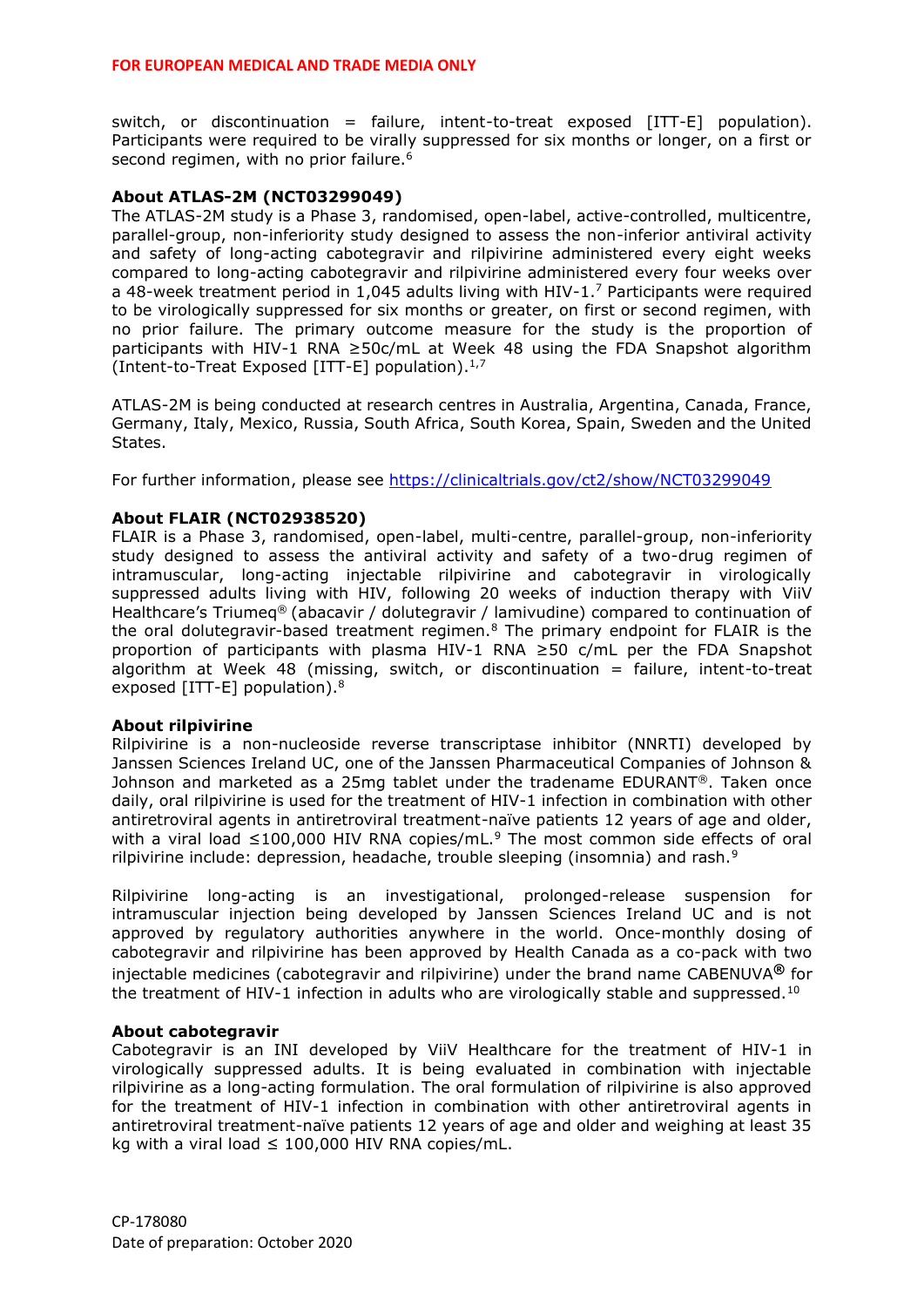# **Important Safety Information (ISI)**

Please refer to the full Summary of Product Characteristics for full prescribing information for EDURANT<sup>®</sup> (rilpivirine):<https://www.medicines.org.uk/emc/product/4968/smpc>

**About the Janssen Pharmaceutical Companies of Johnson & Johnson** At Janssen, we're creating a future where disease is a thing of the past. We're the Pharmaceutical Companies of Johnson & Johnson, working tirelessly to make that future a reality for patients everywhere by fighting sickness with science, improving access with ingenuity, and healing hopelessness with heart. We focus on areas of medicine where we can make the biggest difference: Cardiovascular & Metabolism, Immunology, Infectious Diseases & Vaccines, Neuroscience, Oncology, and Pulmonary Hypertension. Learn more at www.janssen.com/emea. Follow us at www.twitter.com/janssenEMEA for our latest news. Janssen Cilag International NV and Janssen Research & Development, LLC are part of the Janssen Pharmaceutical Companies of Johnson & Johnson.

# *Cautions Concerning Forward-Looking Statements*

*Cautions Concerning Forward-Looking Statements This press release contains "forwardlooking statements" as defined in the Private Securities Litigation Reform Act of 1995 regarding rilpivirine. The reader is cautioned not to rely on these forward-looking statements. These statements are based on current expectations of future events. If underlying assumptions prove inaccurate or known or unknown risks or uncertainties materialise, actual results could vary materially from the expectations and projections of Janssen Research & Development, LLC, any of the other Janssen Pharmaceutical Companies and/or Johnson & Johnson. Risks and uncertainties include, but are not limited to: challenges and uncertainties inherent in product research and development, including the uncertainty of clinical success and of obtaining regulatory approvals; uncertainty of commercial success; manufacturing difficulties and delays; competition, including technological advances, new products and patents attained by competitors; challenges to patents; product efficacy or safety concerns resulting in product recalls or regulatory action; changes in behaviour and spending patterns of purchasers of health care products and services; changes to applicable laws and regulations, including global health care reforms; and trends toward health care cost containment. A further list and descriptions of these risks, uncertainties and other factors can be found in Johnson & Johnson's Annual Report on Form 10-K for the fiscal year ended December 29, 2019, including in the sections captioned "Cautionary Note Regarding Forward-Looking Statements" and "Item 1A. Risk Factors," and in the company's most recently filed Quarterly Report on Form 10-Q, and the company's subsequent filings with the Securities and Exchange Commission. Copies of these filings are available online at www.sec.gov, www.jnj.com or on request from Johnson & Johnson. None of the Janssen Pharmaceutical Companies nor Johnson & Johnson undertakes to update any forward-looking statement as a result of new information or future events or developments.*

<sup>1</sup> Swindells S, Andrade-Villanueva J-F, Richmond G, et al. Long-acting cabotegravir and rilpivirine for maintenance of HIV-1 suppression. N Engl J Med. DOI: 10.1056/ NEJMoa1904398.

<sup>2</sup> Orkin C, Arasteh K, Hernandez-Mora MG, et al. Long-acting cabotegravir and rilpivirine after oral induction for HIV-1 infection. N Engl J Med. DOI: 10.1056/ NEJMoa1909512.

<sup>3</sup> Overton ET, Orkin C, Swindell S, et al. Monthly long-acting cabotegravir and rilpivirine is noninferior to oral ART as maintenance therapy for HIV-1 infection: Week 48 pooled analysis from the phase 3 ATLAS and FLAIR studies. Presented at IAS 2019.

<sup>4</sup> Overton ET et. al. Cabotegravir and rilpivirine every 2 months is non inferior to monthly: ATLAS-2M study. Presented at CROI 2020: Available at:

https://www.croiconference.org/abstract/cabotegravir-rilpivirine-every-2-months-is-noninferiorto-monthly-atlas-2m-study/ Last accessed October 2020.

<sup>5</sup> Janssen Data on File. CABOTEGRAVIR + RILPIVIRINE CROI 2020 Abstract 34 Table 20200917. September 2020.